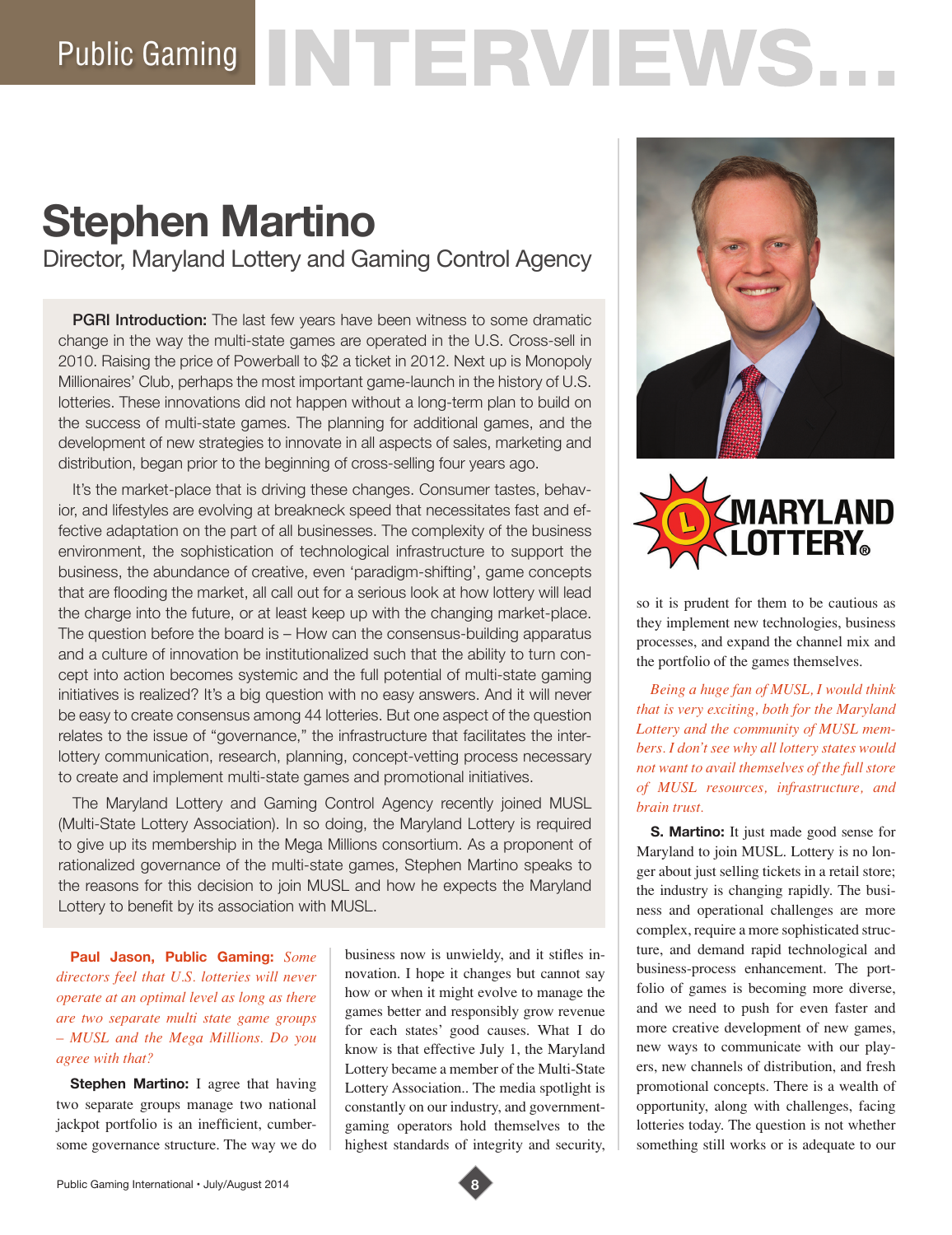needs; it is whether the effort will most effectively, efficiently and responsibly drive sales and generate revenue for good causes. I think the MUSL model provides the best foundation for effectively pursuing new opportunities and new ideas and drive innovation. There are so many things that MUSL does for its members: its comprehensive operation; the professionalism of its staff; and the high quality, thorough information, research and game concepts that they provide. Taken together, it was a compelling value proposition for the Maryland Lottery to pursue membership, and we look forward to being a beneficiary of these services and contributing where we can.

*MUSL is an innovation and game-producing machine, constantly proposing new ideas and game concepts, most of them getting shot down or sent back to the drawing board. But that's the way true innovation happens. The thing is, it takes time and the concerted application of creativity generating processes, the kind of thing that MUSL does so well. They have the resources to generate countless ideas for the members to assess and figure out which are the best to develop.* 

**S. Martino:** I agree. MUSL has the infrastructure, resources and knowledge to facilitate the development of multi-state games on the casino side of the business as well as the lottery side. In fact, the entire sphere of multi-state gaming operations is one of MUSL's core competencies, and that's definitely relevant to the casino side of our business as well. We are actively looking at joining MUSL's MegaHits game group, which would allow us to offer a multi-state progressive jackpot slot machine. We would join fellow MUSL member lotteries Delaware, Rhode Island and West Virginia. The casinos that we regulate are intrigued by the possibility of this option. It is yet another example of MUSL providing compelling game options to generate sales responsibly that will increase revenue for good causes. MUSL's work on the traditional lottery side speaks for itself. We're excited about Monopoly Millionaires' Club and what that can mean to our state, our players and the financial bottom line. These constitute a couple of the reasons why the proposal to join MUSL was unanimously approved by our commission.

## *Where do we go from here? Will other Mega Millions state lotteries join MUSL?*

**S. Martino:** It is not for me to say what

other states will do or what they should do. But I think, hopefully and aspirationally, that the industry can get its head around the notion of merging the two groups and having one governing structure for everything we do. That doesn't mean that any game goes away. Mega Millions and Powerball are two incredibly powerful brands. And now, the Monopoly Millionaires' Club has tremendous promise. As a community of lottery operators, we need to work together to manage these tent-pole products as a compelling product category for optimal overall success. Just think of how much more effective it would be if everyone came together around a common table just like we do at the NASPL meetings. MUSL has active committees and management groups for the games it offers. The MUSL structure enables the various tasks and game management activities to be coordinated effectively and focused to deliver the results the lottery industry needs.

*Some Mega directors might protest that the Mega Millions and Powerball directors do work together to chart a course to optimize performance of the two games, and that the relationship is productive and works well. Still, wouldn't the results be better if the two groups were collapsed into one group that includes all the lotteries and manages both games?* 

**S. Martino:** The directors from both groups do work well together. But because they represent two separate sets of constituent lotteries, the entire industry operates in a cumbersome and inefficient system. The fact that there are many shared objectives does not change the fact that they are two separate organizations with two separate memberships. It is challenging enough to create consensus among 44 lotteries. Our industry faces more than enough obstacles to progress and innovation as it is. Many of those obstacles are not of our making, and we have no control over them. They are inherent to lotteries operating within government; our ability to be nimble already is comprised. So, the least we can do is remove those inefficiencies that we do have control over. And I would put governance at the top of that list.

Just as with other lotteries, the mission of the Maryland Lottery is to maximize revenue in a responsible way for our in-state beneficiary. In Maryland, that is the state's general fund. In other states, it may be public education, higher education scholarships or to support senior citizens. In my mind, working with other states to develop national agendas to promote the responsible sale of lottery products contributes in a vital way to that mission of serving our stakeholders. MUSL provides the means to make that inter-state cooperation function as effectively as possible.

### *So you see that goal of optimizing results for your in-state constituents as being served by developing stronger national programs, promotions, and brand development strategies?*

**S. Martino:** I do think it should be a priority – where possible, practical and affordable – to develop a more nationalized approach to marketing the national games. Monopoly is a broadly popular game in the United States. Its appeal stretches across geographical markets and demographic profiles. Advertising still needs to be controlled by the states, but some of the production costs will be offset by creating templates that could be used in all markets. And that hopefully will contribute to a commonality to the brand image as people travel throughout the country or are otherwise exposed to multiple media markets and messages. So, to your question, I think that building a national presence and brand image is an important part of the plan for Monopoly Millionaires' Club.

#### *How vital is the television game show aspect of Monopoly Millionaires' Club?*

**S. Martino:** I think it is a compelling selling point of the game. This industry needs fresh approaches to add to the traditional lottery concept and the traditional ways of promoting lottery products. Monopoly Millionaires' Club has components that are quite different from Powerball and Mega Millions that will appeal, we hope, to new players. We can all do a better job of attracting people who don't currently play the lottery. Accomplishing that is one of the primary objectives of Monopoly Millionaires' Club and the TV game show.

Success is never guaranteed. But considerable thought and consideration has been put into all the elements of this, which makes us excited about the possibilities and confident that it will contribute to our sales in fiscal year 2015, which runs until June 30 of next year.

*You mentioned that many aspects of advertising and promotion will, of necessity,*